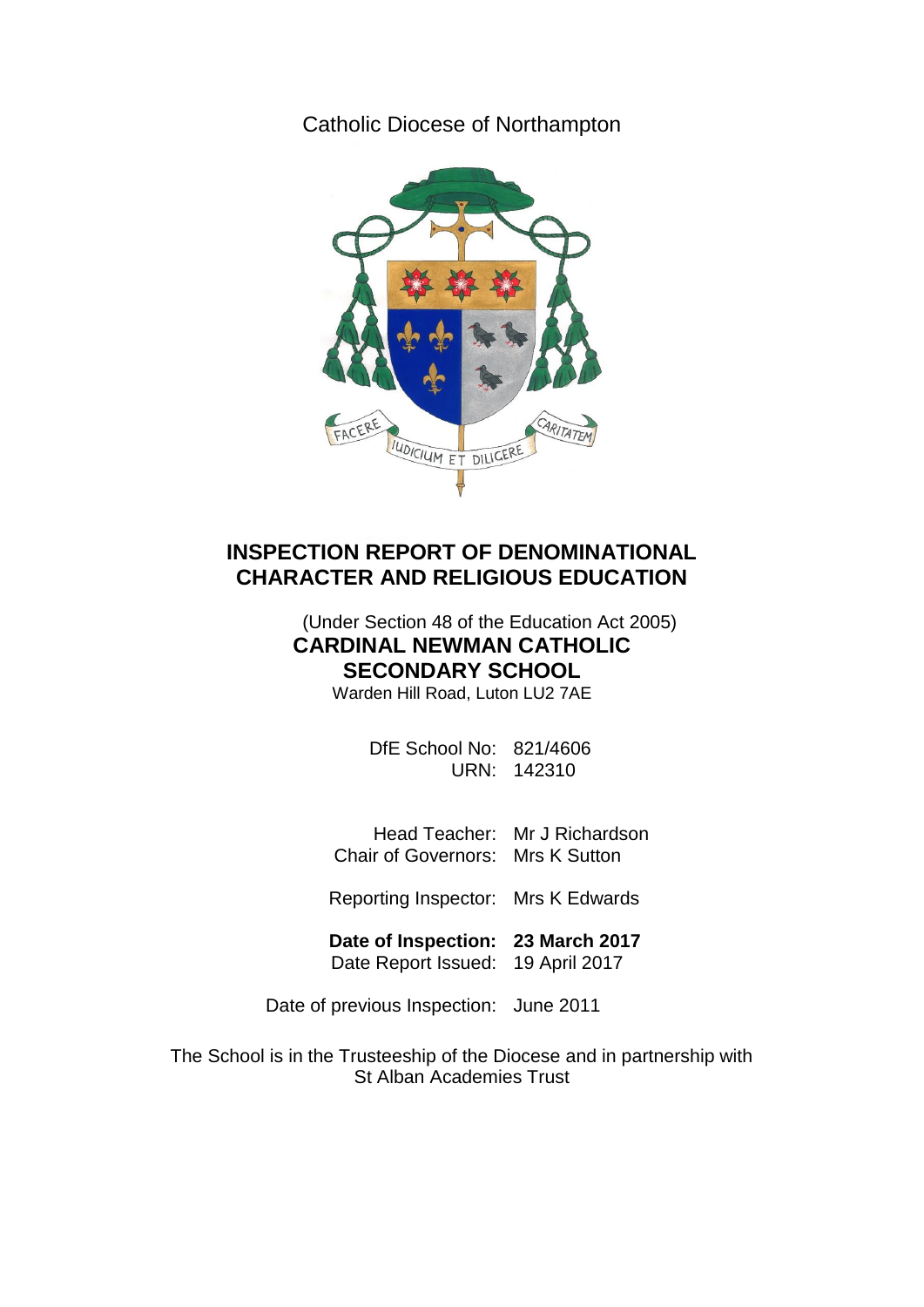### **Information about the school**

Cardinal Newman Catholic School is an 11-18 co-educational school in the Diocese of Northampton. The school is an Academy and is part of the St Alban Catholic Academies Trust. There are 98 members of teaching staff, 32 of whom are Catholic. There are 1,583 pupils on roll, of whom 1,195 are Catholic with the remainder coming from a diverse range of Christian and other faith backgrounds. The proportion of pupils eligible for free school meals is approximately 24%. There are more than double the number of pupils from ethnic minority backgrounds compared with the national average, and 32% of pupils speak English as an Additional Language. Large numbers of pupils come from Irish, Polish or African heritage reflecting the Catholic/Christian immigration profile of Luton.

### **Overall effectiveness of this Catholic school Grade 1**

Cardinal Newman is an outstanding Catholic school which is oversubscribed and flourishes due to its inspirational leadership and determination to work with other organisations and faith groups to promote good relationships and community cohesion in Luton. The distinctive Catholic nature of the school is visible and vibrant in the relationships between pupils and teachers, the high quality prayer and collective worship, creative displays, pastoral support and its service to the local, national and global community through outreach work and charity fundraising. Pupils are rightly proud of their school and appreciate the inclusive nature of their community where all are made to feel welcome and valued.

Due to the strong vision, commitment and leadership of the governors, head teacher, senior leaders, school chaplain and head of RE, outcomes for pupils are outstanding.

### **The school's capacity for sustained improvement <b>Grade 1** Grade 1

The school is in a strong position to continue to provide outstanding Catholic education. Benefitting from Diocesan funding the entrance to the school has been rebuilt and the chapel has been refurbished. Local authority funding has enabled the building of four additional classrooms and a dining room and the refurbishment of other areas. The sixth form now all follow a General RE course and a significant number now take A level Ethics and Philosophy. Assessment at KS3 has now been revised so it is linked more closely to the level descriptors in the Religious Education Curriculum Directory.

The quality of self-evaluation is outstanding as witnessed in the detailed and evaluative SEF RE. In addition, a sub-committee of governors meet regularly to monitor and evaluate the Catholic life of the school and behaviour. Progress and achievement in RE is monitored by another governors' committee concerned with standards, and a chaplaincy report is made to governors annually.

Furthermore, an Ethos Group chaired by the deputy head teacher and involving the head of RE, the head teacher, the chaplain and the head of inclusion meet weekly. Their role is to monitor and evaluate all aspects of the Catholic life of the school and their agenda is varied and wide-ranging.

The head teacher has a strong vision for Catholic ethos and takes every opportunity to lead with a spirit of service. His leadership is inspired by the social teachings of the church and he is followed in this by the senior leadership team. He has recently taken on responsibility as the CEO of the multi-academy trust to enable him to work in closer partnership with 'the family' of other Catholic schools. He is enthused by this opportunity to develop the provision of Catholic education further in a partnership involving mutual challenge and support.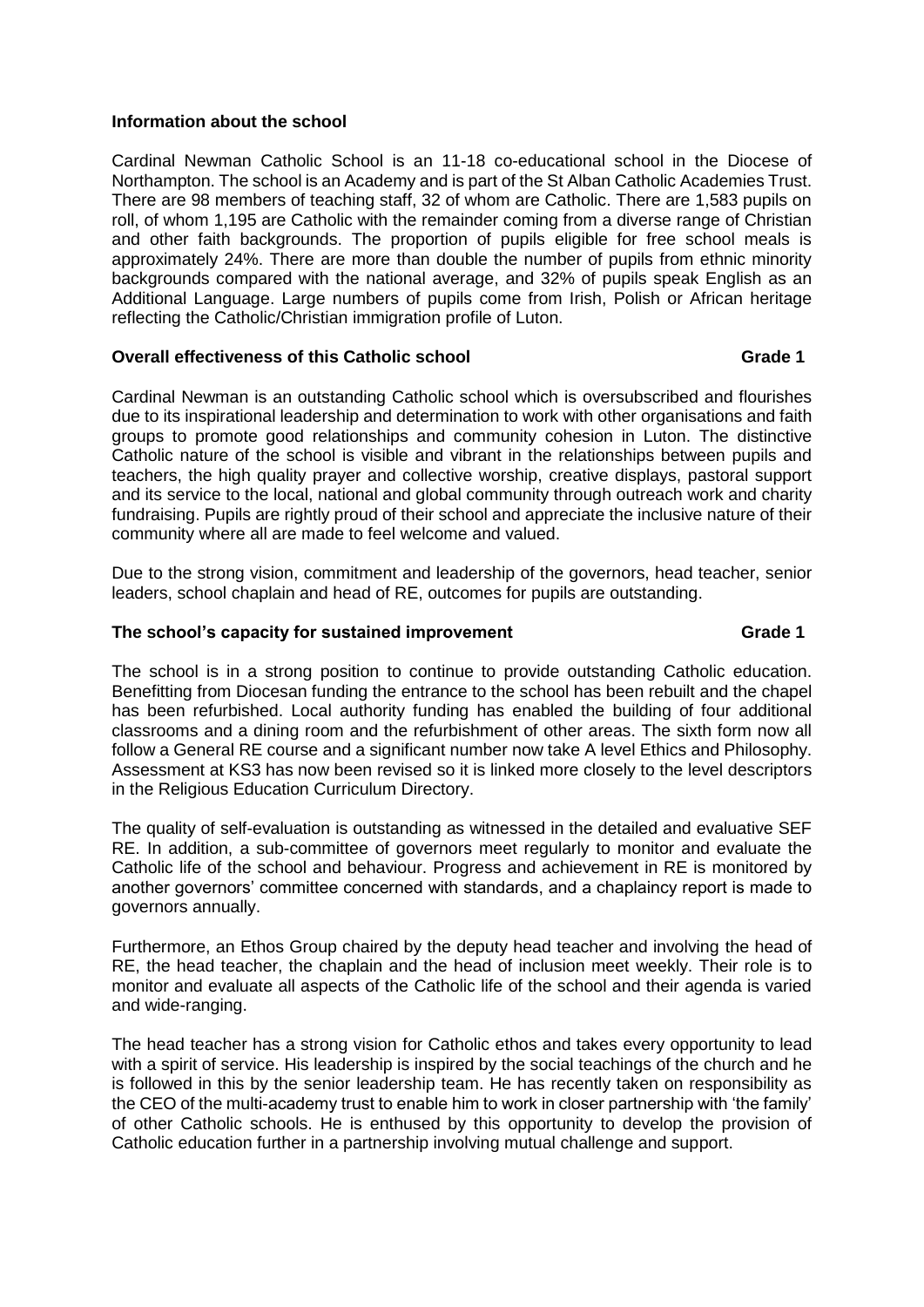The head teacher, leadership team, governors and trust directors plan strategically to ensure that the school continues to be effective in offering an outstanding Catholic education. It is notable that the head of RE has been given responsibilities for whole school strategic development and as an SLE is having an impact on achievement across the school not just in the RE department.

### **What the school should do to improve further**

- Continue to narrow the achievement gap between pupil premium and non-pupil premium pupils further in RE.
- Introduce the Faith In Action Award for pupils.
- Develop the role of Faith Ambassadors further to train lay leaders for the church.

### **Outcomes for pupils Grade 1**

Pupils value the care and support they receive from their teachers and the school chaplain. They feel proud to be part of the school as a faith community and said they felt 'privileged' to come to the school. They appreciated the welcome that the school extends to those of different or non-faith backgrounds and spoke warmly of the links made with the wider Muslim community. They said that everyone was invited 'to be part of our family' and 'we get so much love and support'. They felt that their views were important and that they were listened to. They appreciated the approachability and visibility of senior staff and spoke warmly of the inspirational leadership of the head teacher who they felt, 'protects us and gets us to be the best we can'. This expectation is realised through high standards of learning and behaviour but also through the very many charitable works and service of others which pupils take part in. There was particular enthusiasm for the school sponsored walk which involves all pupils and staff. The role of the sixth form in supporting other pupils in lessons and leading them in worship is notable and praiseworthy.

Pupils respond well to the many opportunities for prayer and worship in the school. They enjoy leading and contributing to liturgies and participate with reverence and respect. They appreciate the links between ministry in their parishes and the opportunities to serve at school masses too. They found the themes presented in assemblies personally challenging and supportive, especially mentioned was when issues of gang rivalry and violence had arisen in the local community. The opportunity to visit a Lenten Liturgy in the chapel showed pupils taking ownership of prayer and reflection on the Stations of the Cross, facilitated by their teacher, and proved a moving experience.

Pupils benefit in many ways from the chaplaincy provision of the school. The whole school was engaged in 'Forty Acts for Lent' which challenged them to 'do something extra for Lent', following daily prayer and reflection in tutor groups. Pupils have responded enthusiastically to the challenges put before them to live a more Christian life. The chapel is seen as a very important part of the school and recently a focus for those needing support and a place to pray following the death of a pupil. Pupils valued the way in which the chaplain 'invited' them to take part in the many liturgical opportunities in the school and the 'love, kindness and support' offered during difficult times. They enjoyed the opportunity for spiritual development offered by the retreat programmes. They spoke of their pride when awarded a red 'Newman Faith' badge which recognises pupil contribution to the Catholic life of the school or the 'Newman Blue' that celebrates student achievement as they make the most of their God-given talents.

Pupils make outstanding progress in RE in the school. They respond with maturity to the challenging material offered to them and take ownership for the quality of their work. In conversation they expressed how important their work and progress in RE was, and the acronym symbolising the school mission statement at the top of their work reminded them of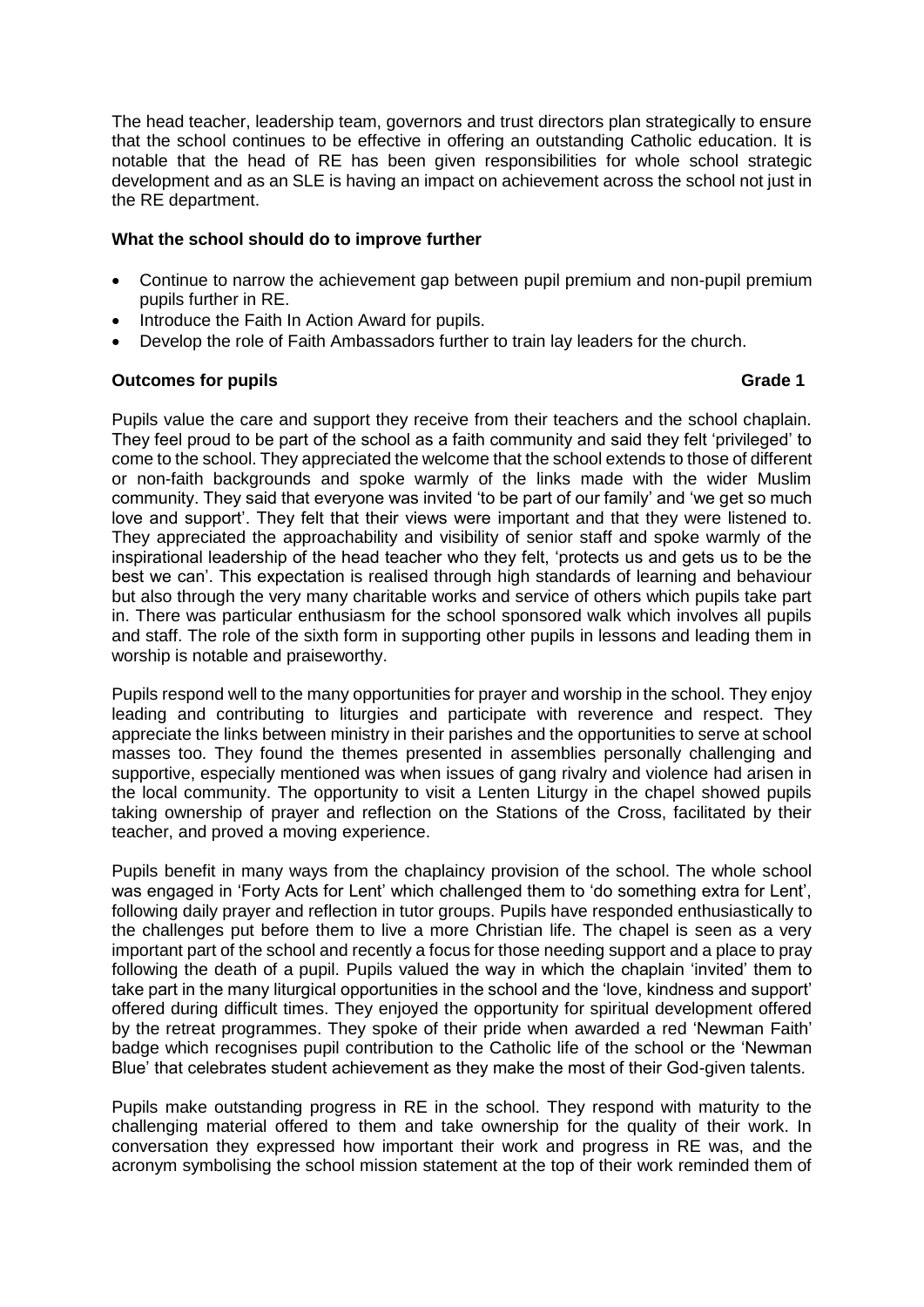this. They found the marking and feedback from their teachers very helpful in knowing how to improve, and they had a clear idea of individual targets and expectations of progress. They learn collaboratively and listen respectfully to opinions different from their own. Older pupils are very appreciative of the targeted revision programme offered by the department and the extra help and support as they prepare for important public examinations. Pupils value the creativity of their teachers and enjoy the subject. Sixth form pupils spoke enthusiastically about how interesting and inspiring they found the General RE programme. GCSE results are significantly above national averages and recent A level results were in the ALPs good to outstanding category.

#### **Leaders and managers Grade 1**

There is an evidence and deep commitment to promoting the school's Catholic life seen in the work of leadership of the school and the RE department. The deputy head teacher meets with the governors half-termly to discuss the pastoral, spiritual and liturgical life of the school and policies are also set and reviewed as part of this committee. Strategic planning takes place in the context of the Catholic ethos and the weekly meeting of the Ethos group ensures that issues of faith development, social justice, prayer, worship, chaplaincy and pastoral needs of staff and pupils are discussed and monitored regularly. Governors visit the school regularly and, as part of the wider role of the work of the Trust, have an opportunity to monitor and evaluate the school's SEF RE.

Governors meet with the head of RE annually and monitor and evaluate the department's Excellence Plan. The head teacher quality assures the work of the department, and a deputy head teacher scrutinises progress data. Book scrutinies and lesson observations feed into the school appraisal system so that staff are accountable for the quality of education they provide. RE in the school has a high profile. The many links with the work of the chaplain, special needs, the pastoral system and the support from the team for pupil acts of service and charity mean the department is central to the Catholic life of the school.

### **Provision Grade 1**

#### The work of the school chaplain is outstanding. The induction programme for new staff ensures that all are made welcome and given what they may need to lead and support prayer and worship in the school. Explanation of the church's liturgical year, feast days and particular prayers enables those from different faith backgrounds to support pupils' knowledge and understanding of Catholic belief and practice. The provision of high quality prayer booklets and materials supports daily worship and gives pupils opportunities to lead prayer and reflection in form groups. The chaplain's strong link with the pastoral system enables her to provide particular support to those who need it, especially in cases of family bereavement. Her attendance at all parents' evenings is valued by parents. The chaplain ensures there is good liaison with the parishes, the chaplains from the other Trust schools and the wider group of chaplains in the Diocese. She encourages pupils to get involved in retreats and Diocesan youth events and plays a key role in the successful transition of Year 6 pupils from the primary schools. She takes responsibility for the chapel ensuring that the door is open to all and that it remains a place of tranquillity for prayer and reflection. The chaplain plays a pivotal role in ensuring that the quality of prayer and collective worship in the school is inclusive and excellent.

The quality of teaching and learning in RE is outstanding. Teachers have challenging targets for their pupils and are highly motivated to get them there. Lessons are planned in a detailed way to ensure progress for all and are delivered with high expectations. Thoughtful and creative activities enable academic rigour in study but also opportunity for spiritual and moral development. Regular checking of progress throughout lessons ensures good pace and a clear focus on learning. Highly effective questioning enables pupils to access higher order